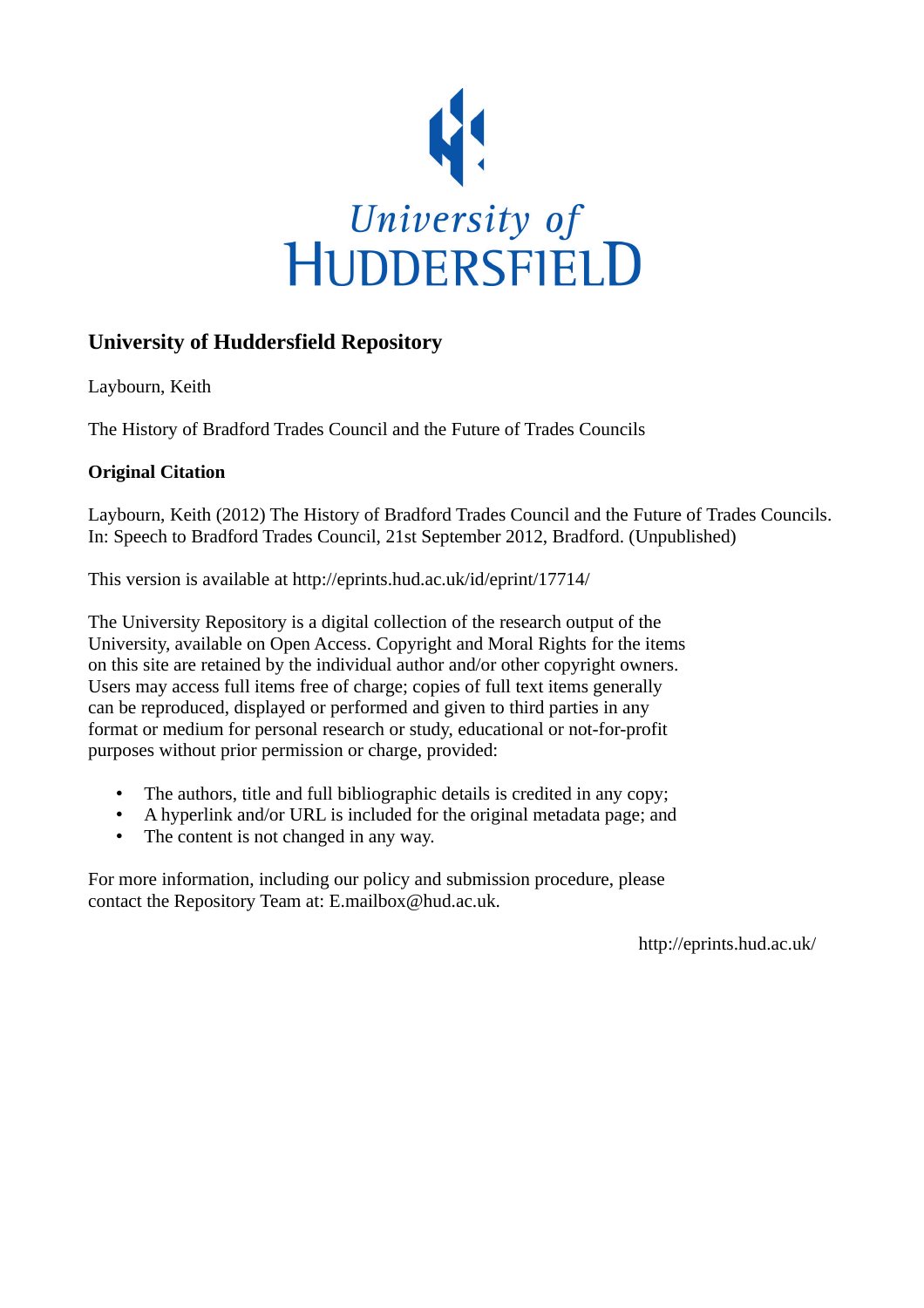# Bradford Trades and Labour Council c . 1868 to 1926 and its guide to the future.

1)Eighteenth and nineteenth-century trade unionism was strongly opposed by the employers. There were more than 40 individual acts of parliament against the combination of working men in the 18<sup>th</sup> century before the 1800/1801 Combination Acts. They were not made legal until 1825 and could not register to protect their funds until the 1871 Trade Union Act. The 1867 Master and Servant Act still discriminated between the actions of masters and workers – actions by masters being subject to civil law and those by workmen subject to criminal law. The 1871 Criminal Law Amendment Act limited the right to strike since strikes were seen as coercion. In effect, trade unions in Britain were generally in conflict with employers and the state and enjoyed only pone good period of relations with the state between 1939 and 1979. Since Margaret Thatcher came to power in 1979 trade unions in Britain have been under attack – trade unions halving from over 13 millions. In their hayday, though, trade unions attempted to protect the wages and conditions of workers, developed political association with Labour, and encouraged social surveys.

Focus for this lecture c. 1860s-1920s.

2) Bradford a fast growing textile town in  $19<sup>th</sup>$  century and was associated with attempt to control child labour through the Ten-Hour Movement led by Richard Oastler.

3) Tolpuddle Martyrs in 1834.

4.) Trade union illegality removed in 1825 and provoked a textile strike in Bradford in 1825.

'…without a union we are ruined, with it we are blessed.'

5)Weakness of textile trade union ism and the 1867 Hornby v Close case which revealed the inability of unions to protect their funds. (Case taken up in Bradford)/

6.) Trades Council developed in 1850s/ 1860s and 1890s as local parliament t of trade unions.

7) 1860s saw emergence of London trade unionism, Marxism, TUC in 1868. General Council of 1921 replaced Parliamentary Committee of 1868.

8) Bradford Trades Council 1868-69 and reformed in 1872 re Criminal Amendment Act of 1872.

Attached to ILP and the Labour Party – Why?

- New Unionism of 1880s
- Field Affair of 1888/1889
- Bradford Labour Electoral Association in 1867 and Samuel Shaftoe
- Manningham Mills strike of 1890-1891
- Tom Mann and Ben Tillett came along.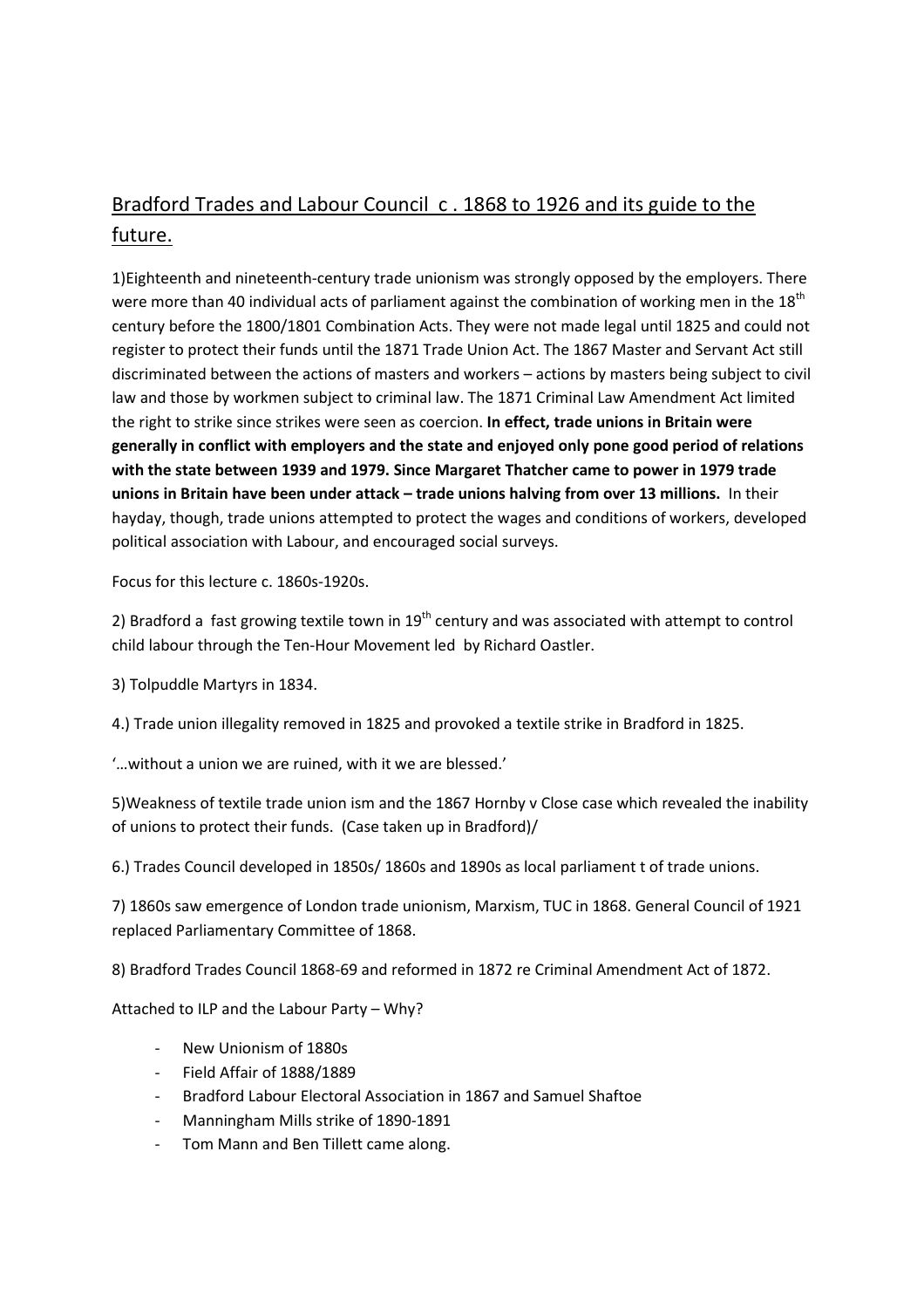- Charlie Glyde ' In the past we have had the can'ts and the won'ts. It is now time that we had a party that will;.'
- E. P. Thompson ' Homage to Tom Maguire'
- Ben Tillett campaign for Bradford West in 1892 (and again in 1895)

#### **TO THE ELECTORS OF THE WESTERN DIVISION**

#### **OF THE BOROUGH OF BRADFORD, 1895**

#### GENTLEMEN,

 In accordance with my pledges made three years ago to again contest the constituency at the first opportunity, I now present myself as the Nominee of the Independent Labour Party.

 At the last General Election 2,749 votes were recorded in my favour, after the most strenuous opposition of both political parties. Since that time the principles I advocated have taken deeper root in the minds of the people, misconceptions have been removed, and as a result the aims and objects which I have previously advocated have become better understood. I advocate a policy of constructive Social Reform, which will include amongst other measures the following, viz. :-

- 1. A legal Eight Hours Day.
- 2. A drastic Employers' Liability Bill, with no contracting out.
- 3. Reform of the Poor Laws, including Old Age Pensions.
- 4. Measures dealing with the Unemployed, Trade Union, Conditions in Government employment and the making of the Government a Model Employer.
- 5. Abolition of Tied Houses and Local Control of the Drink Traffic.
- 6. A Free Breakfast Table,
- 7. Adult Suffrage and every Vote of Equal Value.
- 8. Abolition of the House of Lords.
- 9. Self Government for Ireland.
- 10. Payment of Members and Election Expenses.
- 11. Reform in the Registration Laws.

The Splendid Educational work of the I.L.P. during the past three years encourages a hope that you will accord me your support. In view of the one-sided character of representation to Parliament, and the evil wrought by its undemocratic character, it behoves you to make more effective your claim for legislative consideration. My experience of workmen's organisations, and my connection with the Labour and Trades' Union movements entitles me to consideration as a practical reformer.

The workless, the wealthless, the homeless and the foodless, have first claim on my services. To the cause of the democracy in government and economic readjustment I have devoted my life, and I shall feel special pride in representing the voters of West Bradford in Parliament.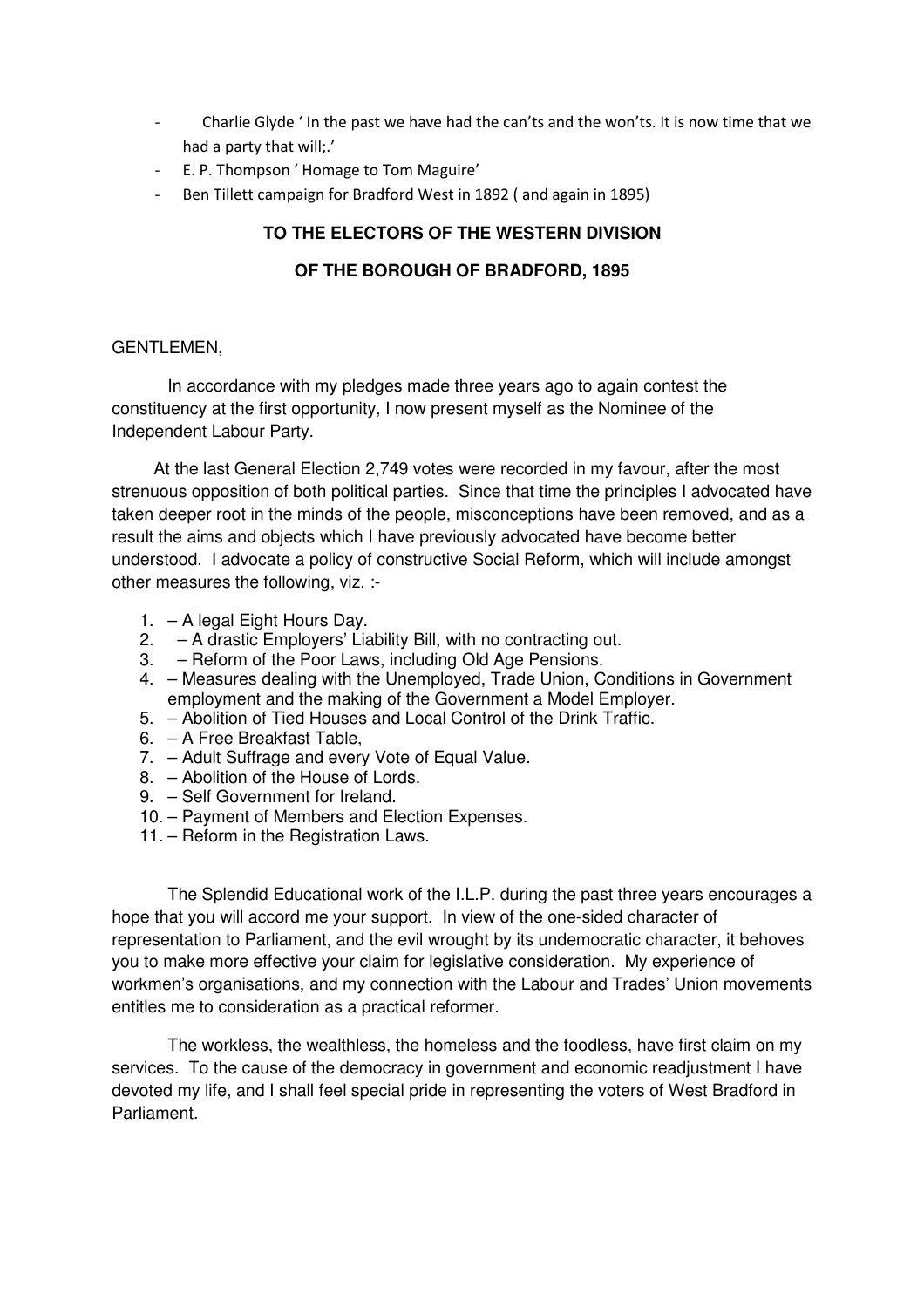I am, Gentlemen, your faithful Servant,

## **BEN TILLETT.**